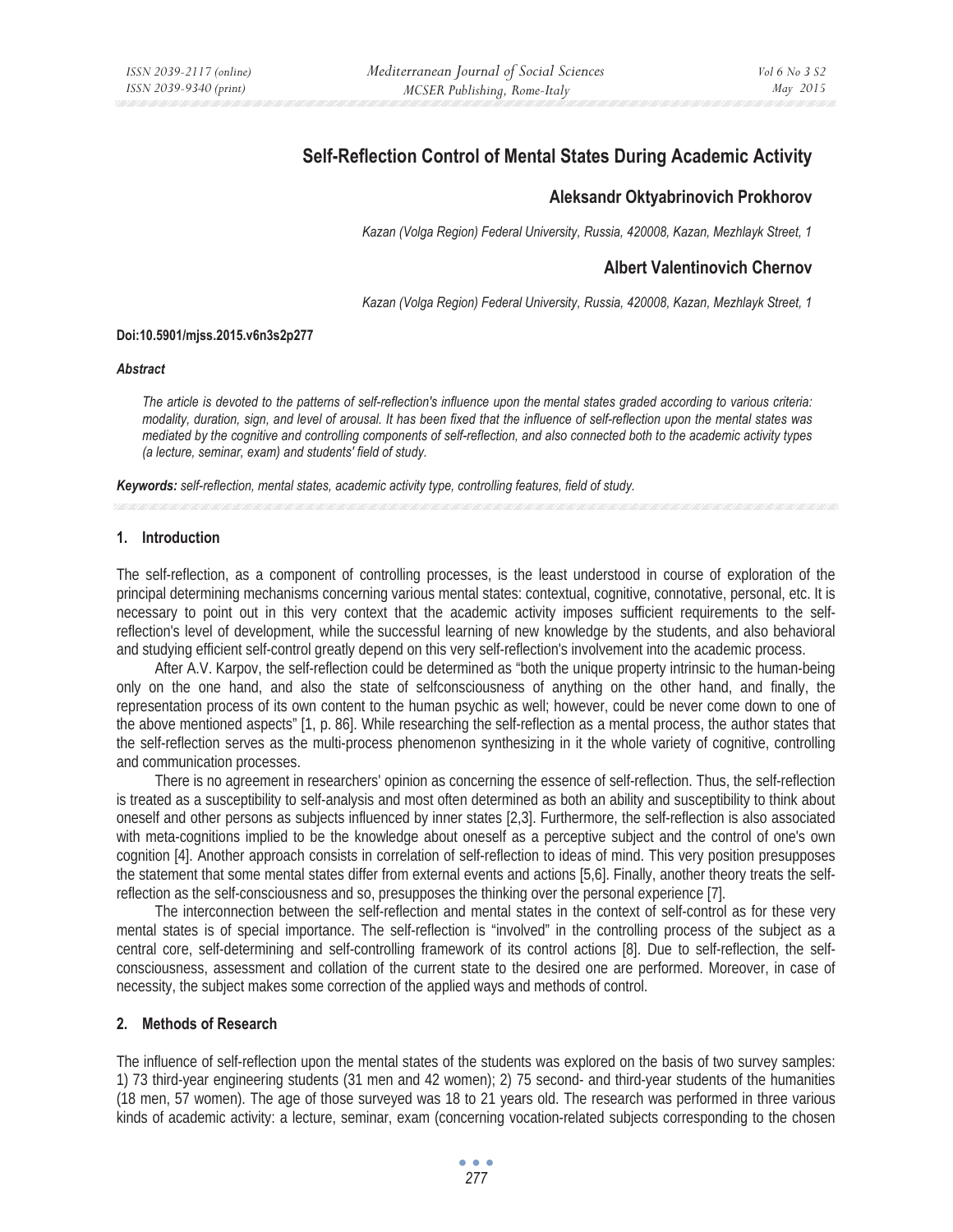field of study).

Both the lecture and seminar are marked by low level of tension. That is why; the students' states were treated as common, everyday. On the contrary, at the exam these very states are supposed to be "stressful", due to the great significance and tension of the latter academic activity. The experiment was performed in the middle of the class simultaneously, when the students were actively involved into the studying process. The lecture was interrupted in twenty minutes after beginning for the exploration procedures. During the seminars the test was being fulfilled in course of report's discussion dedicated to the class topic. The exploration at the exam was performed just after receiving the tasks. The students were offered to put aside the exam card and take part in the research.

Towards revealing the peculiarities of the self-reflection's influencing upon the mental states the "polar group" technique was applied: the whole unity of the surveyed students were subdivided into three groups according to selfreflection expressiveness.

The obtained data were processed using the multivariate analysis of variance (MANOVA) that is a component of SPSS 16.0 statistical set. Moreover, the statistic of comparison and connection (t – Student's criterion) and Pearson product-moment correlation coefficient were also used during the data analysis.

The estimation of structural integrity and differentiation rate was accomplished using A.V. Karpov's technique. It allows to calculate the structure orderliness index (SOI) [1].

The following methods and techniques were applied in course of research performance:

1. A.V. Karpov and V.V. Ponomareva's Self-Reflection Development Level Diagnostic Technique [9]. 2. M. Grant's Self-Reflection Aspects Measurement Technique allowing to estimate the expressiveness and orientation of self-reflection [10]. 3. V.I. Morsanova's Method "Behavioral Self-Regulation Style" [11]. Metacognitive Activity Involvement Diagnostic Technique (MAI) by Schraw & Dennison [12]. 5. Method "Behavioral Self-Regulation Style" [13]. 6. Checklist "Personality Mental State Relief" [14].

#### **3. Main Points**

In course of the obtained results processing by means of the multivariate analysis of variance (MANOVA) it was fixed that the self-reflection influences upon the mental states usual for the academic activity, which are classified according to duration: short-term and long-term ( $p = 0.022$ ; Fisher's criterion = 3.875); level of arousal: low, medium and high intensity  $(p = 0.026,$  Fisher's criterion = 2.800); also, sign: positive and negative  $(p = 0.002,$  Fisher's criterion = 6.452).

The impact of self-reflection on the students in everyday academic activity. The following mental states were revealed in the everyday academic activity: emotional (joy, calmness), volitional (resoluteness, readiness) and intellectual (dreaminess, commitment). The research proved that the states of *commitment* and *calmness* are the most typical mental states felt by the students during the everyday academic activity (at the lecture and seminar). From now forward, these very two mental states will be considered.

The findings states that the sufficient influence upon the state of commitment makes auto self-reflection ( $p < 0.05$ ) Fisher's criterion = 1.450). Moreover, the students experience this mental state the most intensively in case of medium auto self-reflection. The key indicator influencing upon the state of calmness is the control self-reflection, the metacognitive involvement into activity, in particular ( $p < 0.006$ , Fisher's criterion = 5.800).

Towards revealing the impact degree of the self-reflection on the various substructures of mental states, the structure orderliness index (SOI) made by the interaction between the self-reflection parameters and typical states, i.e., commitment and calmness was calculated (Table 1).

| Mental state's constituents / SOI | <b>Commitment</b> | <b>Calmness</b> |
|-----------------------------------|-------------------|-----------------|
| Mental processes                  |                   |                 |
| Physiological responses           |                   |                 |
| Experiences                       |                   |                 |
| <b>Behavior</b>                   |                   |                 |
| <b>Total</b>                      |                   |                 |

As we can see from Table 1, the state of calmness demonstrates higher SOI than commitment. It is caused by numerous interrelations between various parameters of self-reflection and behavioral characteristics usual for calmness. In both cases the behavioral characteristics are leading within the mental states' structure. It means, either increase, or decrease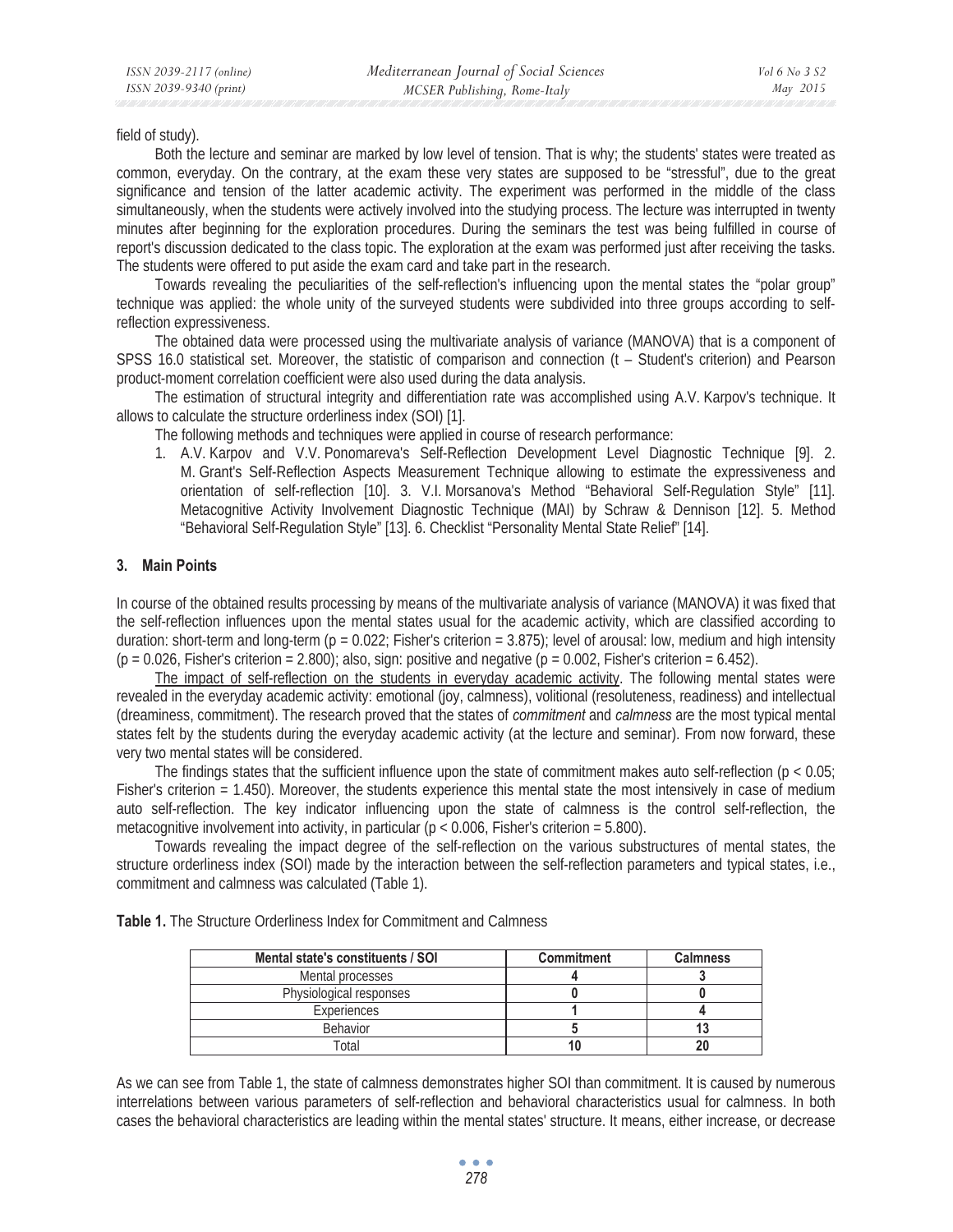| ISSN 2039-2117 (online) | Mediterranean Journal of Social Sciences | Vol 6 No 3 S2 |
|-------------------------|------------------------------------------|---------------|
| ISSN 2039-9340 (print)  | MCSER Publishing, Rome-Italy             | May 2015      |

in the self-reflection's indicators will first of all affect the activity and consistency of the subject's behavior. The mental states usual for everyday academic activity are intensively felt in case of medium cognitive and high control selfreflection.

The impact of self-reflection on the students in stressful academic activity (exam). The stressful situation of the exam stated mainly negative emotional and volitional states. As follows from the research's findings, *"concentration"* and *"despondency"* are the most typical states for the exam. The above mentioned states are registered for the students in 53% cases at the exam. On that premise, these very two mental states will be considered from now forward.

All students surveyed were divided into groups according to the self-reflection intensity. It was stated that number of individuals experiencing the low level of arousal increases together with self-reflection's degree raises. Referring to Fig. 1, about 45% of "high-reflecting" students experience the low intensity states, whereas this rate is rather lower for "low-reflecting" ones – only 28%. The latter gives evidences that the "low-reflecting" students easier rub through the stressful situation, while they do not usually analyze their inner experiences as for the event, and so, avoid "sinking" into negative states. The "low-reflecting" ones also demonstrate the highest rate of the individuals experiencing the state of increased level of arousal (about 18%). This indicator steadily declines together with the raise of the self-reflection's characteristics.



**Fig. 1.** The Correlation of Mental States' Intensity at the Exam for Groups of Students with Various Self-Reflection's Levels

The exploration's results report that the medium self-reflection makes an impact on the intensity increase for the low activity mental states in the stressful situation, and causes the decrease in the high activity states at the same time. The state of despondency experienced by the "low-" and "high-reflecting" students are marked by extremely low characteristics of intensity, as the former reflexes the experienced state to a smaller extent, and so, never control it, and the latter give all their attention to experiencing of this very state and sink in it deeply. According to our reckoning, it is caused by the fact that the self-control process directed to one area of activity declines self-control in another one, as it was proven in the explorations of E.A. Sergiyenko [15]. The mental states of high intensity are slightly reflexed by the "low-reflecting" students, and consequently, are controlled to a little extent.

The substructure orderliness indexes (SOI) for concentration and despondency of the students in the situation of the exam are shown in Table 2. It should be noted that the state of *"despondency"* is more connected to cognitive and control parameters of the self-reflection than *"concentration"*. The higher structure orderliness index proves that demonstrably.

| Table 2. The Structure Orderliness Index for Despondency and Concentration |
|----------------------------------------------------------------------------|
|----------------------------------------------------------------------------|

| Mental state's constituents / SOI | <b>Despondency</b> | <b>Concentration</b> |
|-----------------------------------|--------------------|----------------------|
| Mental processes                  |                    |                      |
| Physiological responses           |                    |                      |
| Experiences                       |                    |                      |
| <b>Behavior</b>                   |                    |                      |
| ⊺otal                             |                    |                      |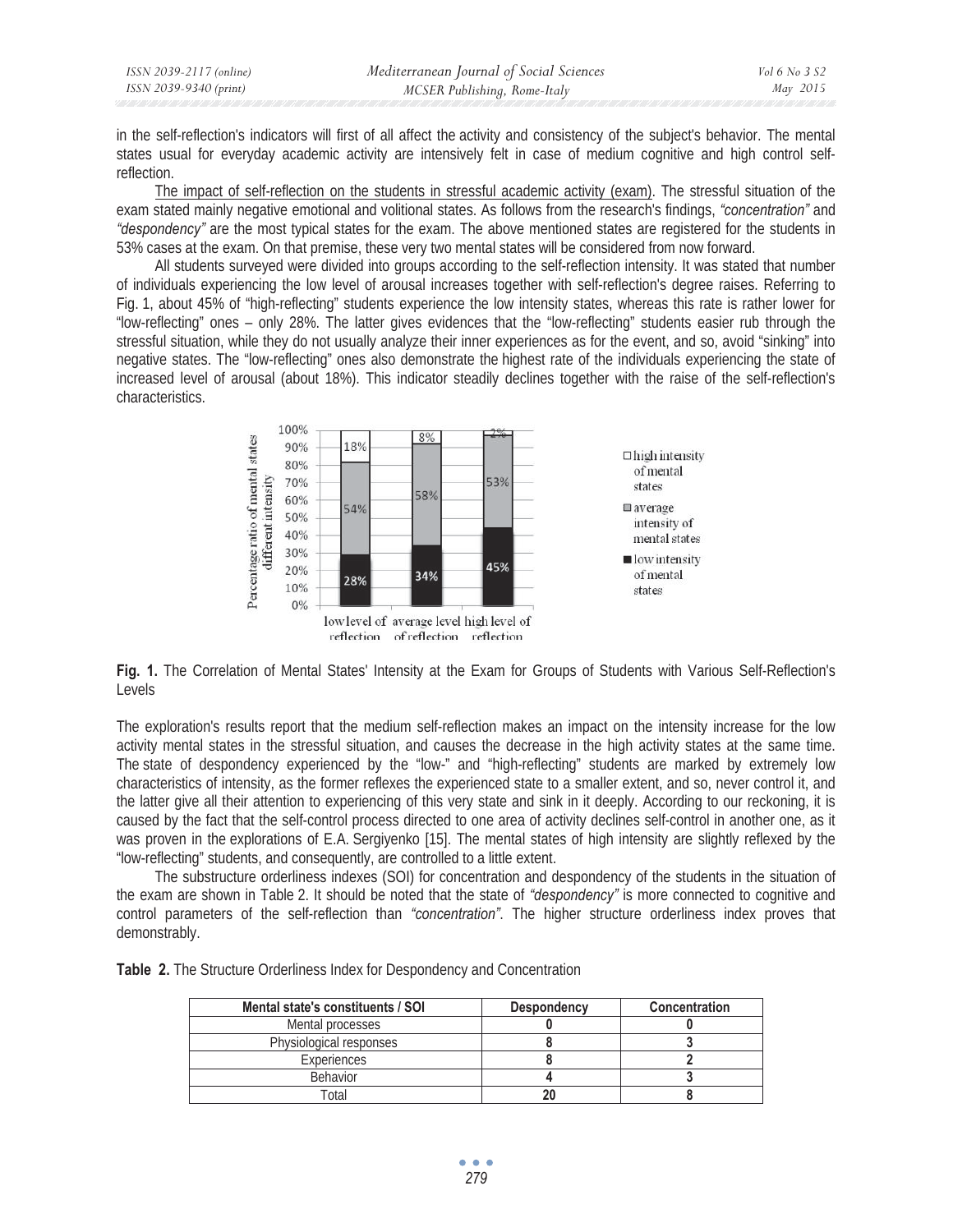| ISSN 2039-2117 (online) | Mediterranean Journal of Social Sciences | Vol 6 No 3 S2 |
|-------------------------|------------------------------------------|---------------|
| ISSN 2039-9340 (print)  | MCSER Publishing, Rome-Italy             | May 2015      |

The influence of both the auto self-reflection's parameters and academic situations (everyday along with stressful) upon the intensity of mental states depending on the qualitative characteristics of the latter was reported in course of the exploration. The results obtained involving the analysis of variance possess a great level of significance ( $p<0.001$ ). The very influence of the auto self-reflection and qualitative characteristics never get a great confidence level, however, the interaction of these variables is significant at p<0.003 depending on the situation.

Towards revealing the aggregated influence of the self-reflection, subject's control abilities, types of academic activity and field of study upon the substructures of mental states the analysis of variance was applied. The chosen model is statistically significant at the rate of  $p<0.001$  and is suitable for explanation of 34% of average values dispersion of the mental states (Table 3). The influence of the types of academic activity ( $p<0.001$ ), field of study ( $p<0.017$ ), level of control abilities ( $p<0.001$ ), and also self-reflection of activity ( $p<0.05$ ) are statistically significant (according to Fisher's criterion). It should be noted that the interaction of such variables, as "self-reflection" and kinds of academic activity ( $p<0.004$ ), and also self-reflection with the field of study ( $p<0.026$ ) result in the sufficient influence upon the intensity of the states experienced by the students.

| Dependant variable: Mental states (structurally average values) |               |    |             |                    |        |
|-----------------------------------------------------------------|---------------|----|-------------|--------------------|--------|
| Source of variation                                             | Quadratic sum | df | Mean square | Fisher's criterion | P-rate |
| <b>Model</b>                                                    | 288.804       | 52 | 5.553       | 2.130              | .000   |
| AAT                                                             | 39,944        | 2  | 19,972      | 7.660              | .001   |
| <b>Field of study</b>                                           | 15.038        |    | 15,038      | 5.767              | .017   |
| CAL                                                             | 35.344        | 2  | 17.672      | 6.77               | .001   |
| <b>SRA</b>                                                      | 15,305        | 2  | 7.652       | 2.93               | .050   |
| AAT * SRA                                                       | 41.965        | 4  | 10.491      | 4.024              | .004   |
| Field of study * SRA                                            | 19,358        | 2  | 9.679       | 3.712              | .026   |
| CAL * SRA                                                       | 47,803        | 4  | 11.950      | 4.478              | .002   |
| Determination factor $R^2$ = 0.336                              |               |    |             |                    |        |

**Table 3.** The Impact of Self-Reflection on Mental States

Legend: *AAT* – academic activity type; *SRA* – self-reflection of activity; *CAL* – level of control abilities; *\** – variables reciprocity factor

The unexplained part of dispersion could be a result of the influence upon the mental states of the various personal traits, because the sufficient number of interconnections within the mental states' functional structure accounts for these traits exactly [16]. The obtained findings indicate that the connection between mental states' parameters and the self-reflection is complicated and mediated by both the field of study and the type of academic activity. This is the manifestation of the self-reflection's transformational function.

The impact of self-reflection's level on the mental states depending upon the field of study. The states with the highest intensity are experienced by the "low-reflecting" students of the technical sciences and "medium-reflecting" students of the humanities, while the least intensity states – by the "high-reflecting" students of the humanities. The students of the humanities possessing either low or high level of self-reflection most often suffer from asthenical syndromes, whereas the "low-reflecting" engineering students demonstrate mental states of high arousal (*liveliness, agitation*). The states with medium arousal (commitment, calmness) are typical for both "medium-" and "high-reflecting" students of the technical sciences.

The analysis findings concerning the aggregated impact of the self-reflection's parameters and types of academic activity on the mental states revealed that during the lecture, in continuum from low level of the self-reflection to high one, the intensity of the mental states increases. As for the seminar and exam, the situation differs: the indicators of experienced mental states decline affected by the self-reflection. It should be noted that the states with high level of arousal are experienced by the students during the seminar, while the low level of arousal prevails at the exam. Thuswise, the lecture is the most favorable type of academic activity for the "high-reflecting" students (judging from the indicators of the mental stats' intensity), while the seminar is the same for the "low-reflecting" ones. The exam is the "stressful" type of academic activity for all students, despite the level of self- reflection.

#### **4. Conclusion**

The obtained results allow to assert the influence of self-reflection's level together with its leading constituent upon the mental states of the students in course of their academic activity. The self-reflection's influence upon these states is